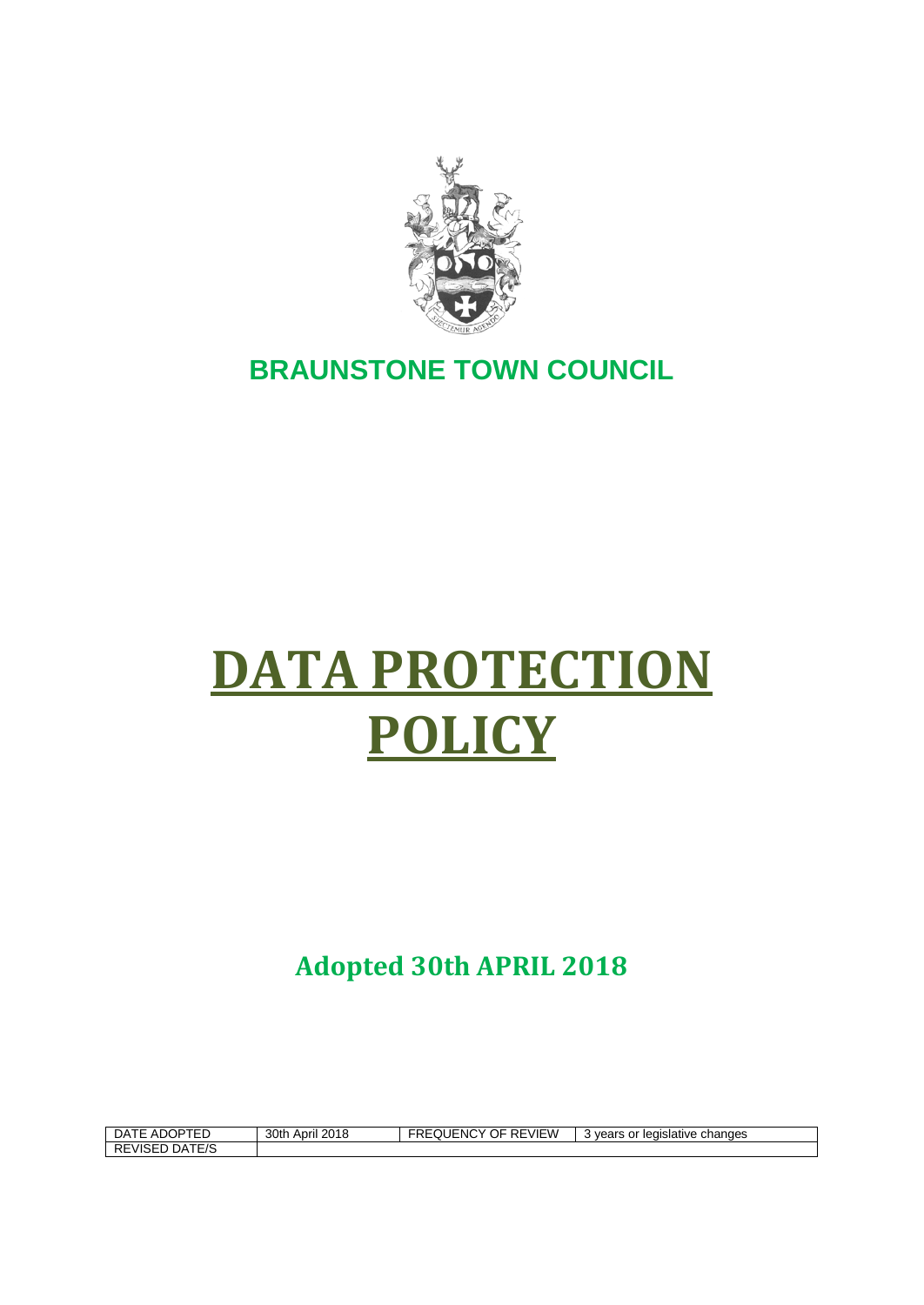#### **BRAUNSTONE TOWN COUNCIL**

#### **DATA PROTECTION POLICY**

### **CONTENTS**

#### **Item** Page No.  $\overline{1}$  $\overline{2}$  $3<sub>1</sub>$  $\mathbf{A}$  $5.$ 6.  $\overline{7}$ . 8. 9.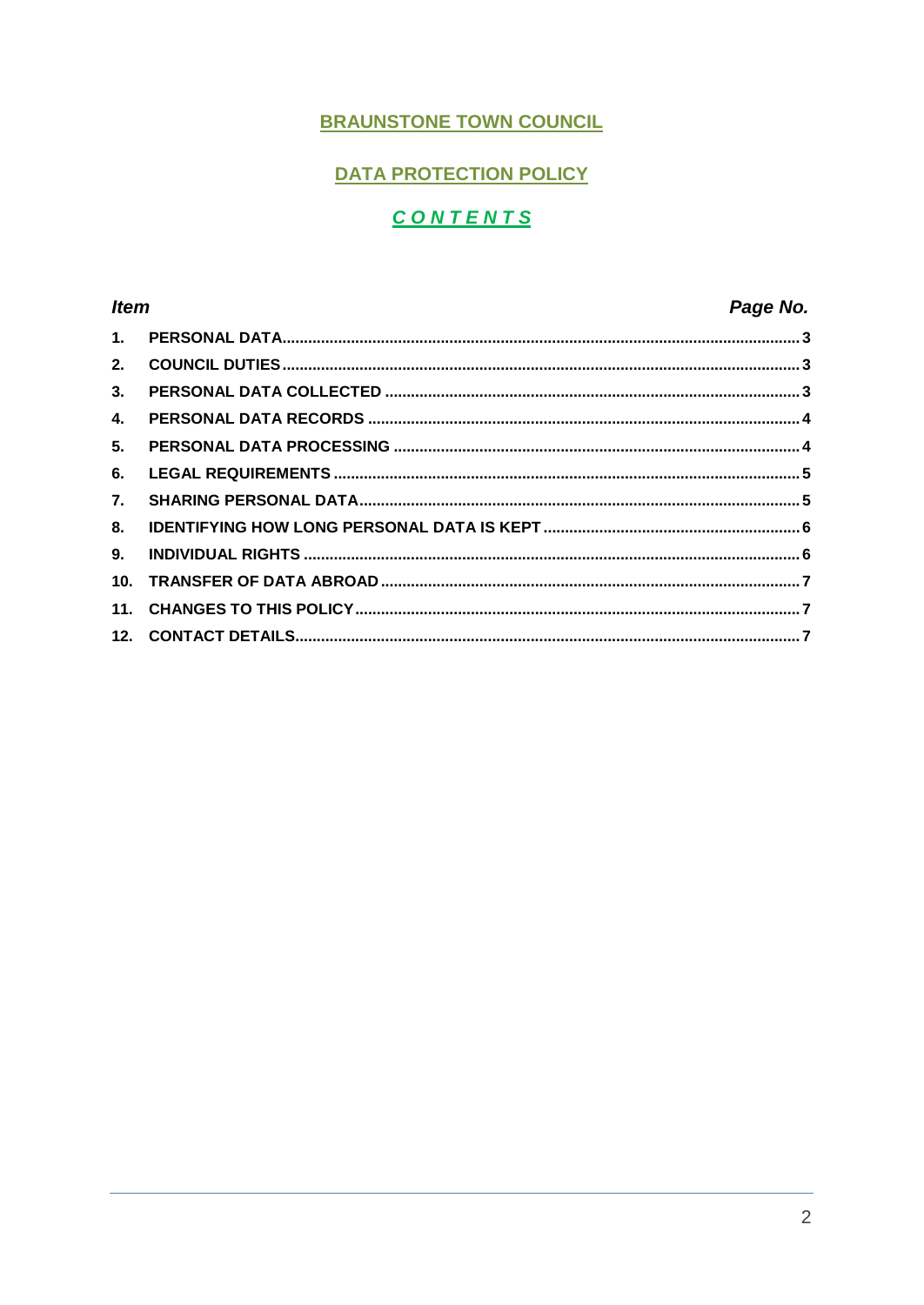#### **BRAUNSTONE TOWN COUNCIL**

#### **DATA PROTECTION POLICY**

#### **General Data Protection Regulation** *This is the Data Protection Policy of Braunstone Town Council*

#### <span id="page-2-0"></span>**1. PERSONAL DATA**

"Personal data" is any information about a living individual which allows them to be identified from that data (for example a name, photographs, videos, email address, or address). Identification can be by the personal data alone or in conjunction with any other personal data. The processing of personal data is governed by legislation relating to personal data which applies in the United Kingdom including the General Data Protection Regulation (the GDPR) and other legislation relating to personal data and rights such as the Human Rights Act.

#### <span id="page-2-1"></span>**2. COUNCIL DUTIES**

Braunstone Town Council needs to collect and process data for the purposes of undertaking its duties and responsibilities and providing public services to customers, residents and hirers.

The Town Council also needs to collect and process data to operate as a body corporate and an employer; such data includes personal data relating to Councillors, staff and other role holders within the Town Council.

#### <span id="page-2-2"></span>**3. PERSONAL DATA COLLECTED**

The following identified the personal data collected by the Town Council:

- Names, titles, and aliases, photographs;
- Contact details such as telephone numbers, addresses, and email addresses;
- Where they are relevant to the services provided by a council, we may process demographic information such as gender, age, marital status, nationality, education/work histories, academic/professional qualifications, hobbies, family composition, and dependants;
- Where hirers pay for activities, such as use of a community facility or sports pitch, financial identifiers such as bank account numbers, payment card numbers, payment/transaction identifiers, policy numbers, and claim numbers;
- Website data activity information (including user behaviour data):
	- Information from synching with other software or services
	- Interaction with social media (functional and/or marketing) and what information is available?
	- Information about payments
	- Access to social media profiles
	- Demographic information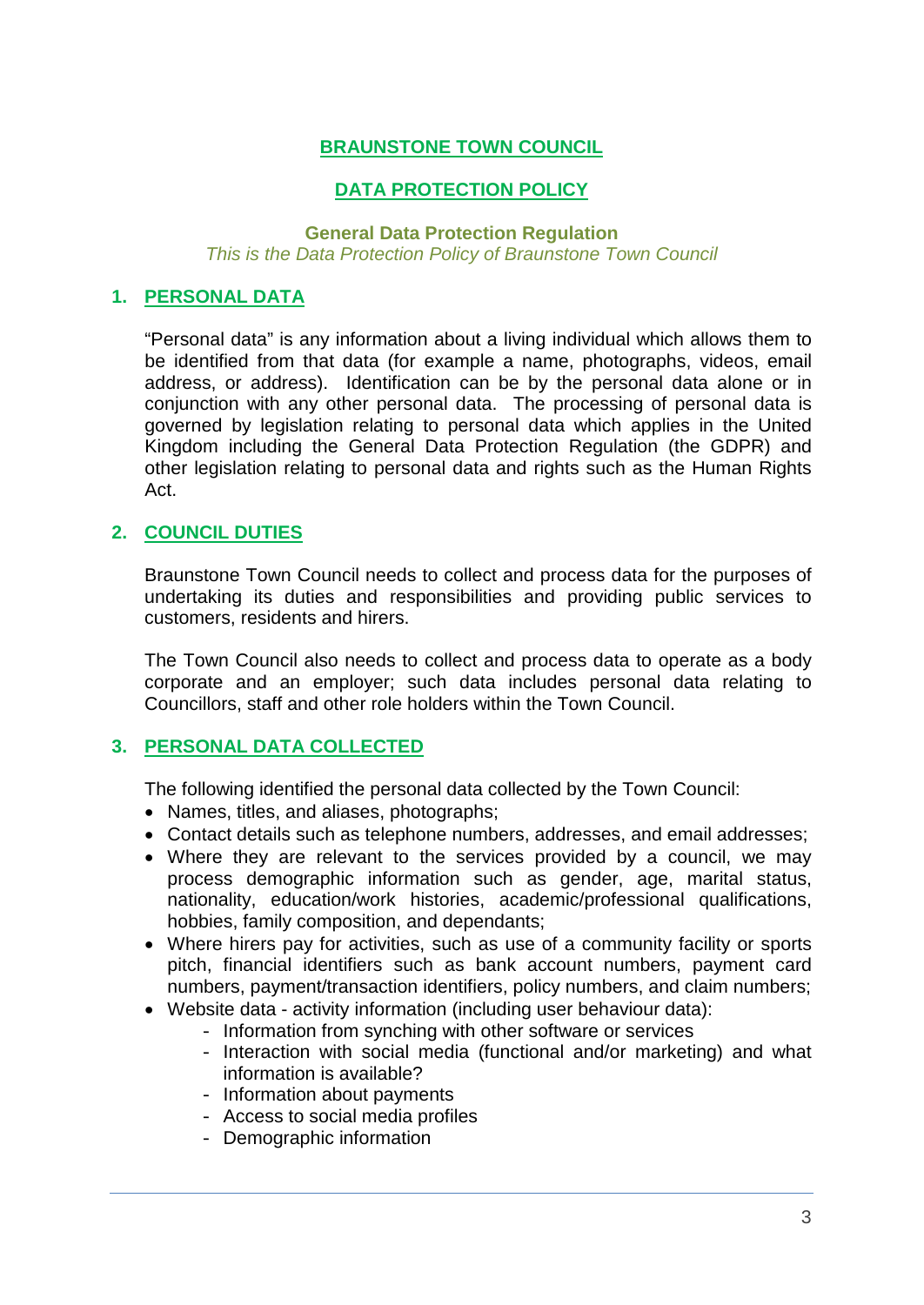- Information collected automatically from use of the service? e.g.
	- Device information (nature of device and/ or identifiers)
	- Log information (including IP address)
	- Location information (how is location collected/inferred)
	- Device sensor information
	- Site visited before arriving
	- Browser type and or OS
	- Interaction with email messages
- Information from other sources?
	- Referral or recommendation programmes
	- Publicly accessible sources
- Information from cookies or similar technologies (incl. in-app codes) (including whether session or persistent)
	- Essential login/authentication or navigation
	- Functionality remember settings
	- Performance & Analytics user behaviour
	- Advertising/retargeting
	- Any third party software served on users
	- Other
- Nature of any outbound communications with website users
	- Email
	- Telephone (voice)
	- Telephone (text)

#### <span id="page-3-0"></span>**4. PERSONAL DATA RECORDS**

#### **The council will comply with data protection law. This says that the personal data the Council holds must be:**

- Used lawfully, fairly and in a transparent way.
- Collected only for valid purposes that we have clearly set out and not used in any way that is incompatible with those purposes.
- Relevant to the purposes identified and limited only to those purposes.
- Accurate and kept up to date.
- Kept only as long as necessary for the purposes required.
- Kept and destroyed securely including ensuring that appropriate technical and security measures are in place to protect personal data from loss, misuse, unauthorised access and disclosure.

#### <span id="page-3-1"></span>**5. PERSONAL DATA PROCESSING**

#### **We use personal data for some or all of the following purposes:**

- To deliver public services including to understand customer/hirer needs to provide the services requested and to understand what we can do for our customers, hirers and residents and inform them of other relevant services;
- To confirm identity to provide some services;
- To contact the customer by post, email, telephone or using social media;
- To help us to build up a picture of how we are performing;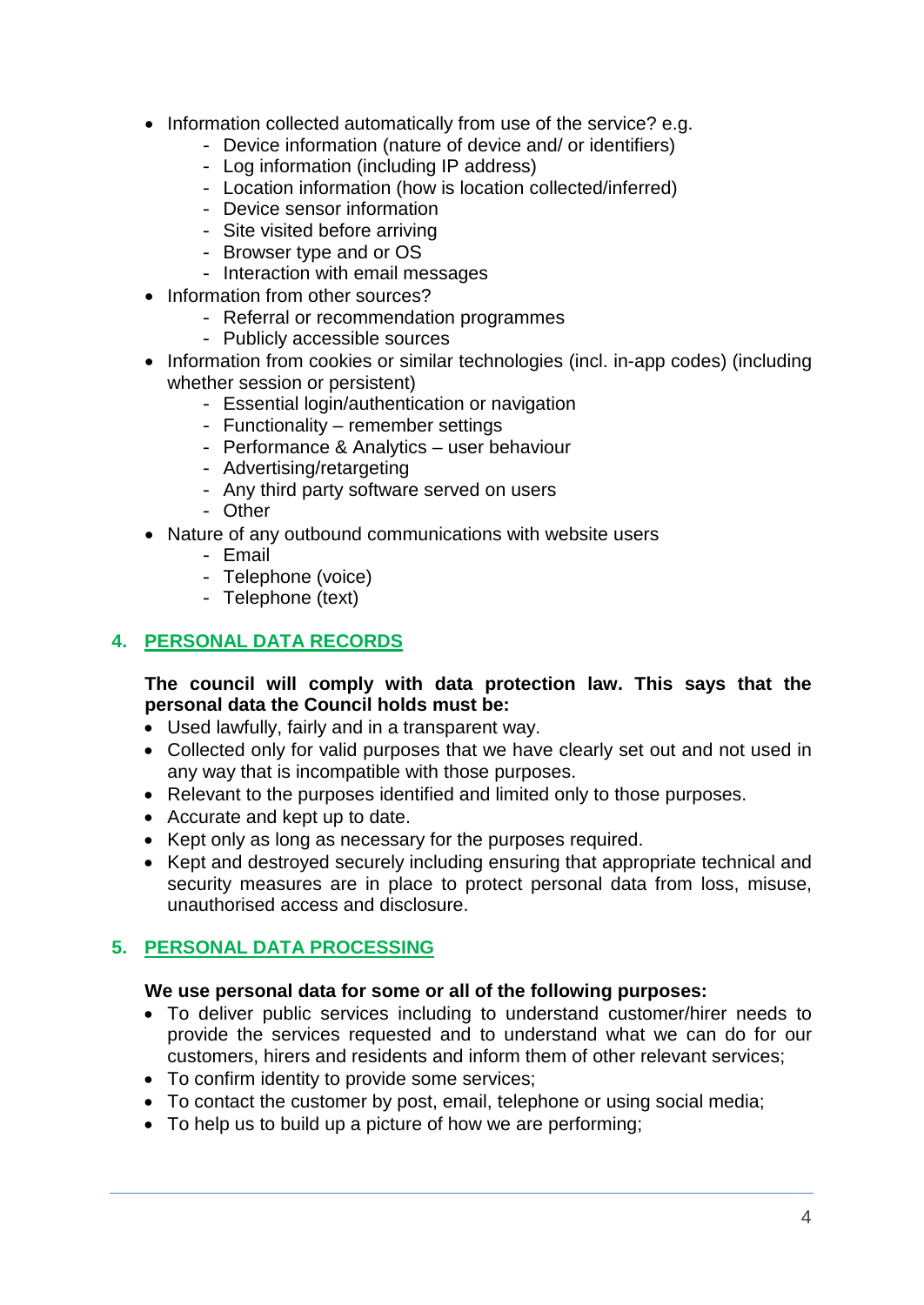- To prevent and detect fraud and corruption in the use of public funds and where necessary for the law enforcement functions;
- To enable us to meet all legal and statutory obligations and powers including any delegated functions;
- To carry out comprehensive safeguarding procedures (including due diligence and complaints handling) in accordance with best safeguarding practice from time to time with the aim of ensuring that all children and adults-at-risk are provided with safe environments and generally as necessary to protect individuals from harm or injury;
- To promote the interests of the council;
- To maintain our own accounts and records;
- To seek views, opinions or comments;
- To notify residents and stakeholders of changes to our facilities, services, events and staff, councillors and role holders;
- To send communications which have been requested and that may be of interest to the individual concerned. These may include information about campaigns, appeals, other new projects or initiatives;
- To process relevant financial transactions including grants and payments for goods and services supplied to the council
- To allow the statistical analysis of data so we can plan the provision of services.

Our processing may also include the use of CCTV systems for the prevention and prosecution of crime.

#### <span id="page-4-0"></span>**6. LEGAL REQUIREMENTS**

The council is a public authority and has certain powers and duties. Most personal data is processed for compliance with a legal obligation which includes the discharge of the council's statutory functions and powers. Sometime when exercising these powers or duties it is necessary to process personal data of residents or people using the council's services.

We will always take into account the individual's interests and rights. Our Privacy Policies set out individual rights and the council's obligations in detail.

We may also process personal data if it is necessary for the performance of a contract, or to take steps to enter into a contract. An example of this would be processing data in connection with the hire of a room at a community centre or the use of sports facilities.

Sometimes the use of your personal data requires the individual's consent and we will first obtain that consent for the proposed use.

#### <span id="page-4-1"></span>**7. SHARING PERSONAL DATA**

The Town Council will implement appropriate security measures to protect personal data.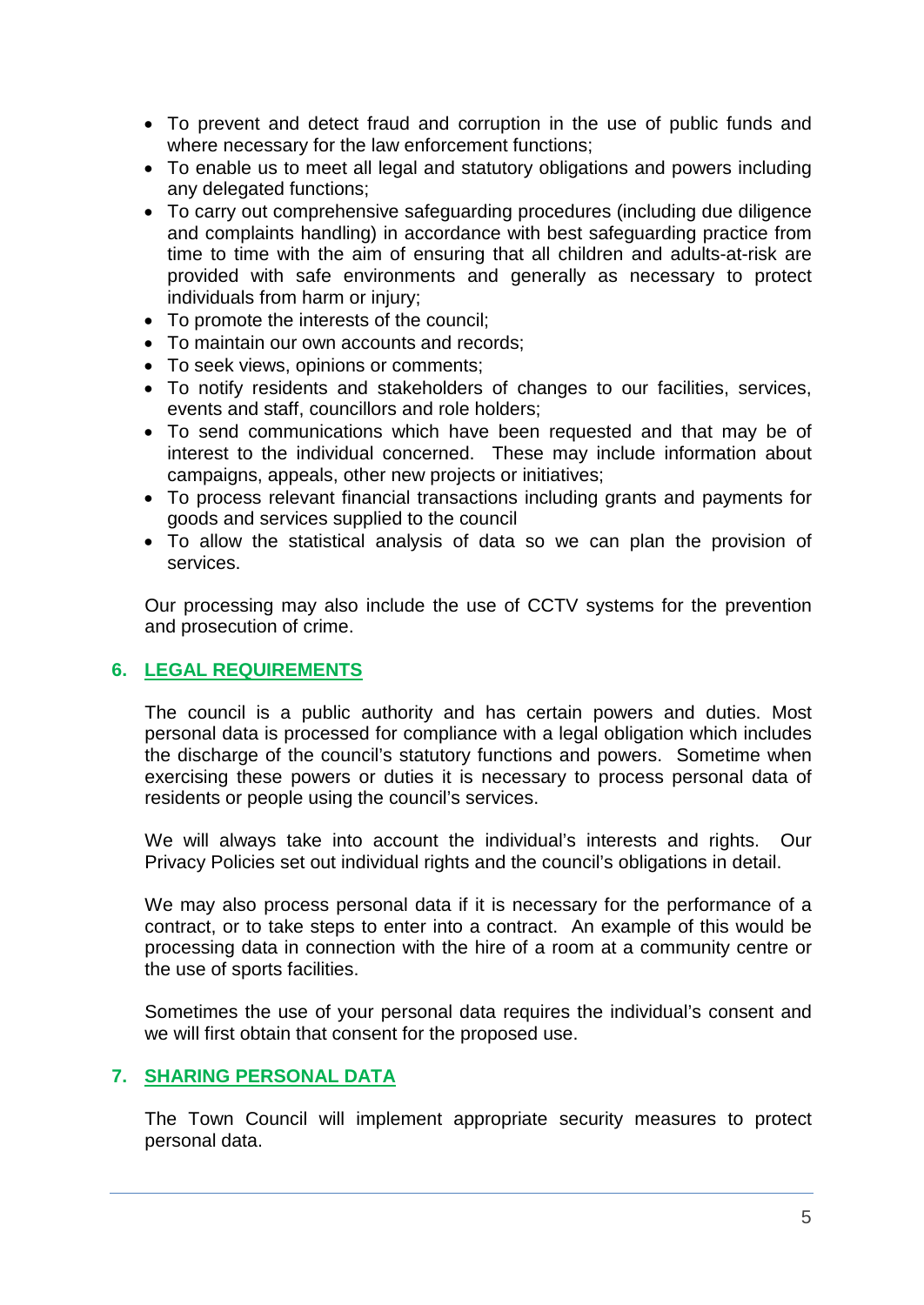Our Privacy Policy provides information about the third parties with whom the Council will share personal data. These third parties also have an obligation to put in place appropriate security measures and will be responsible directly for the manner in which they process and protect your personal data.

It is likely that we will need to share personal data with some or all of the following (but only where necessary):

- Our agents, suppliers and contractors.
- Other local authorities, statutory bodies or public service providers.

#### <span id="page-5-0"></span>**8. IDENTIFYING HOW LONG PERSONAL DATA IS KEPT**

We will keep some records permanently if we are legally required to do so. We may keep some other records for an extended period of time. For example, it is current best practice to keep financial records for a minimum period of 8 years to support HMRC audits or provide tax information. We may have legal obligations to retain some data in connection with our statutory obligations as a public authority. The Town Council is permitted to retain data in order to defend or pursue claims. In some cases the law imposes a time limit for such claims (for example 3 years for personal injury claims or 6 years for contract claims). We will retain some personal data for this purpose as long as we believe it is necessary to be able to defend or pursue a claim. In general, we will endeavour to keep data only for as long as we need it. This means that we will delete it when it is no longer needed.

#### <span id="page-5-1"></span>**9. INDIVIDUAL RIGHTS**

Individuals have the following rights with respect to their own personal data:

- i. The right to access personal data the Council holds
- ii. The right to correct and update the personal data
- iii. The right to have personal data erased
- iv. The right to object to processing of personal data or to restrict it to certain purposes only
- v. The right to data portability
- vi. The right to withdraw consent to the processing at any time for any processing of data to which consent was obtained
- vii. The right to lodge a complaint with the Information Commissioner's Office.

When exercising any of the rights listed below, in order to process the request, the Town Council may need to verify the individual's identity for security reasons. In such cases the Council will ask for proof of identity before these rights can be exercised.

Individuals can contact the Information Commissioners Office on 0303 123 1113 or via email https://ico.org.uk/global/contact-us/email/ or at the Information Commissioner's Office, Wycliffe House, Water Lane, Wilmslow, Cheshire SK9 5AF.